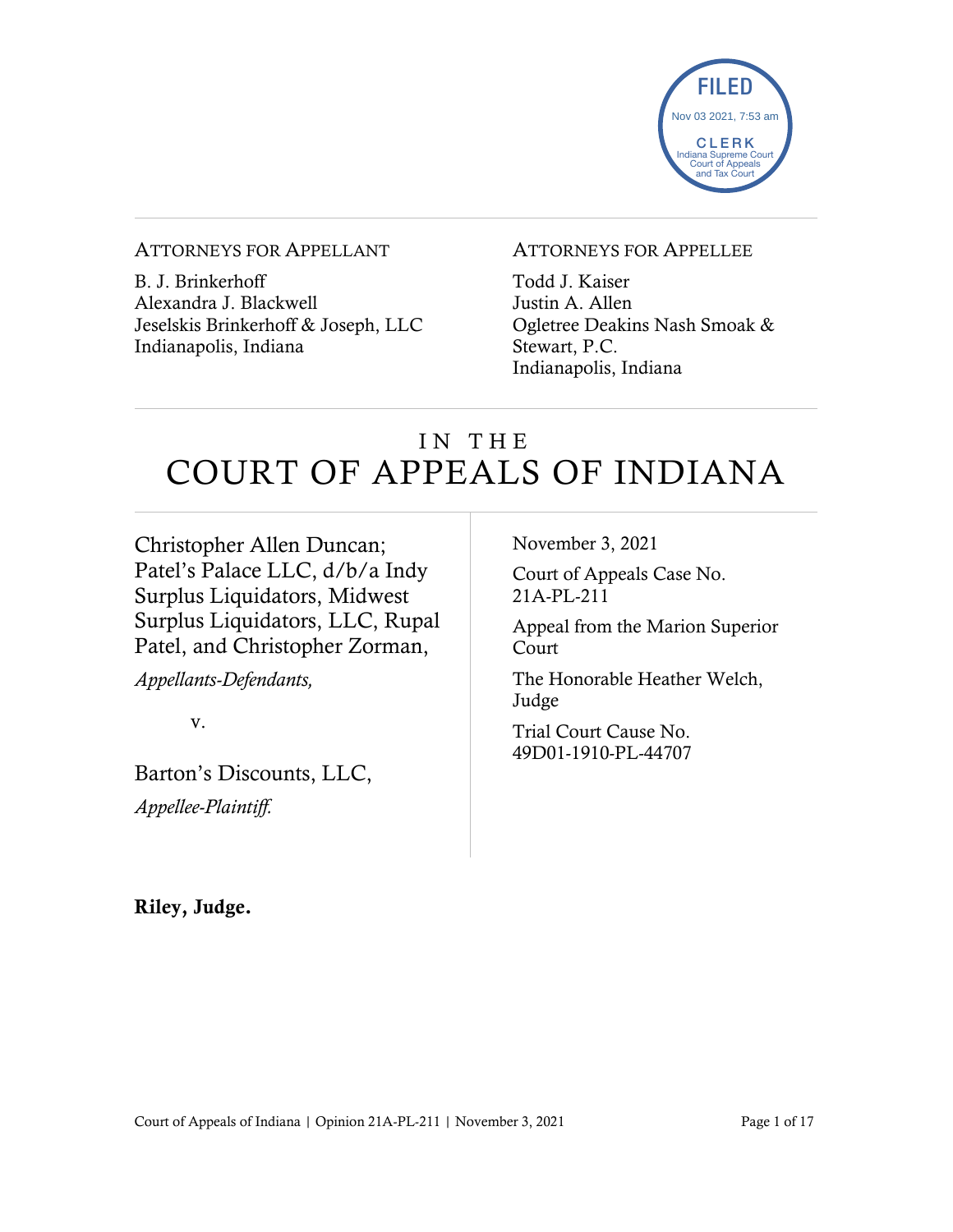### STATEMENT OF THE CASE

- [1] Appellants-Defendants, Christopher Allen Duncan (Duncan), Patel's Palace LLC d/b/a Indy Surplus Liquidators (ISL), Midwest Surplus Liquidators, LLC (MSL), Rupal Patel (Patel), and Christopher Zorman (Zorman) (collectively, Appellants), appeal the trial court's Order on interlocutory appeal, which granted Appellee's-Defendant's, Barton's Discounts, LLC (Barton's), motion to compel in part, and ordered Appellants to produce all responsive, unredacted documents requested by Barton's discovery request.
- [2] We affirm.

### ISSUE

[3] Appellants present this court with one issue on appeal, which we restate as follows: Whether the Fifth Amendment to the United States Constitution shields the production of potentially incriminating documents and communications in a civil discovery proceeding.

### FACTS AND PROCEDURAL HISTORY

[4] Barton's is a family-owned business headquartered in Indianapolis, Indiana. The company acquires and liquidates unsold, returned, and overstocked goods from retailers around the country. Barton's receives these goods from retailers and then re-sells them to other sellers, as well as directly to consumers at its Indianapolis warehouse. In the summer of 2019, ISL hired Duncan, Barton's then-director of Reverse Logistics. On July 17, 2019, Duncan tendered his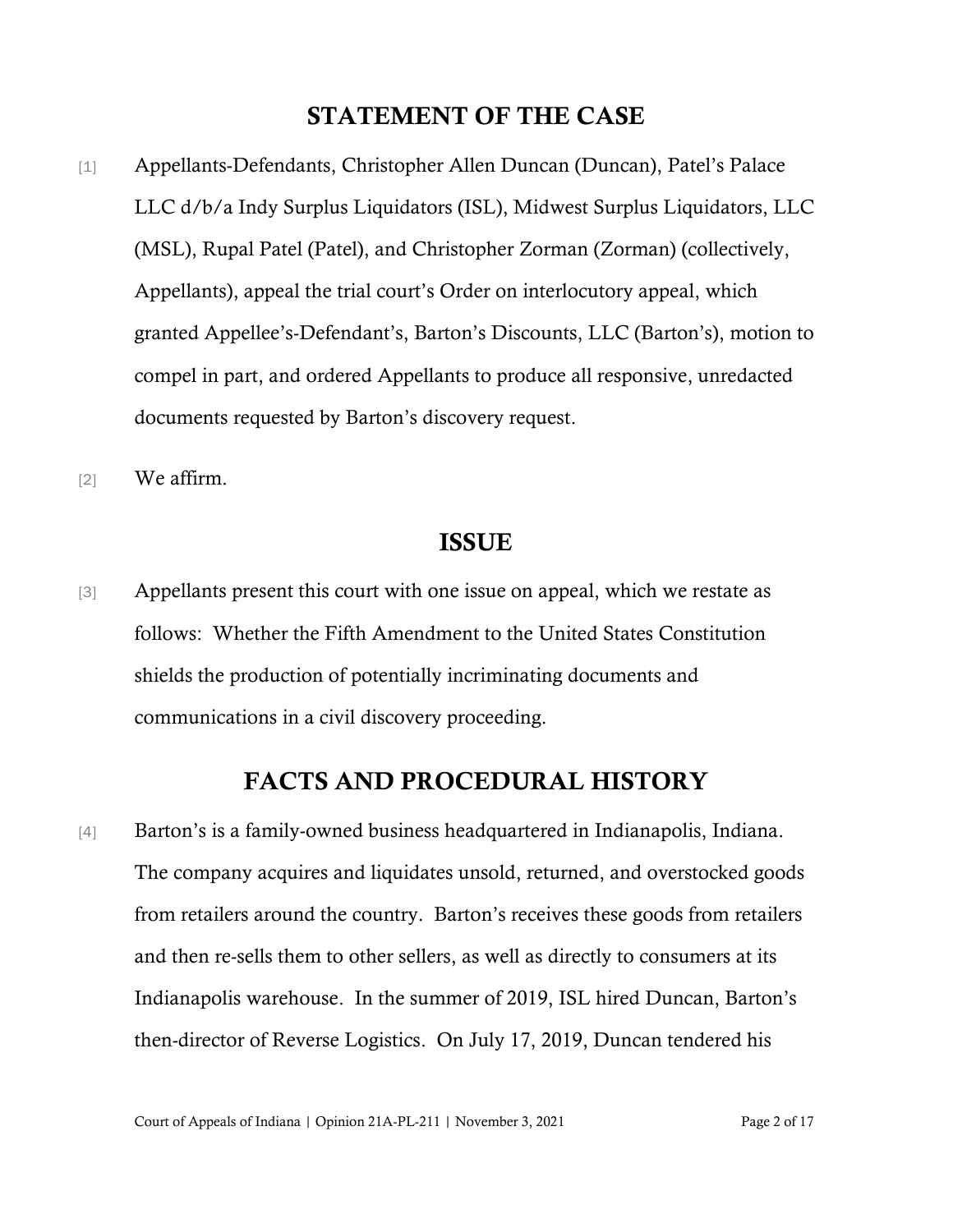resignation from Barton's and joined ISL and/or MSL in a similar role to the one he held at Barton's.

- [5] In September 2019, Barton's discovered that in mid-July 2019, shortly before Duncan's resignation, its internal load log system showed a discrepancy when no invoice was generated for a certain delivery of goods. Upon further investigation, Barton's came to believe that throughout 2019, Duncan sent at least nine truckloads of merchandise to locations affiliated with ISL/MSL without generating an invoice or seeking payment. Barton's contends that Duncan and ISL engaged in a conspiracy to steal these truckloads from Barton's for ISL/MSL to sell.
- [6] On October 24, 2019, Barton's filed its Complaint for injunctive relief and damages, asserting claims against Appellants for conversion, conspiracy to commit conversion, aiding and abetting conversion, unjust enrichment, tortious interference with contract, and injunctive relief. Around that same time, Barton's advised Duncan and ISL that it had met with the Marion County Prosecutor's Office to report them for theft.
- [7] In conjunction with filing its Complaint, Barton's filed a motion for preliminary injunction, and a motion for expedited discovery on Duncan and ISL, which was granted by the trial court on the same day, ordering responses to written discovery to be completed within fifteen calendar days, *i.e*., no later than November 8, 2019. The discovery requests asked Duncan and ISL to detail and produce all communications with Duncan since January 1, 2019. MSL was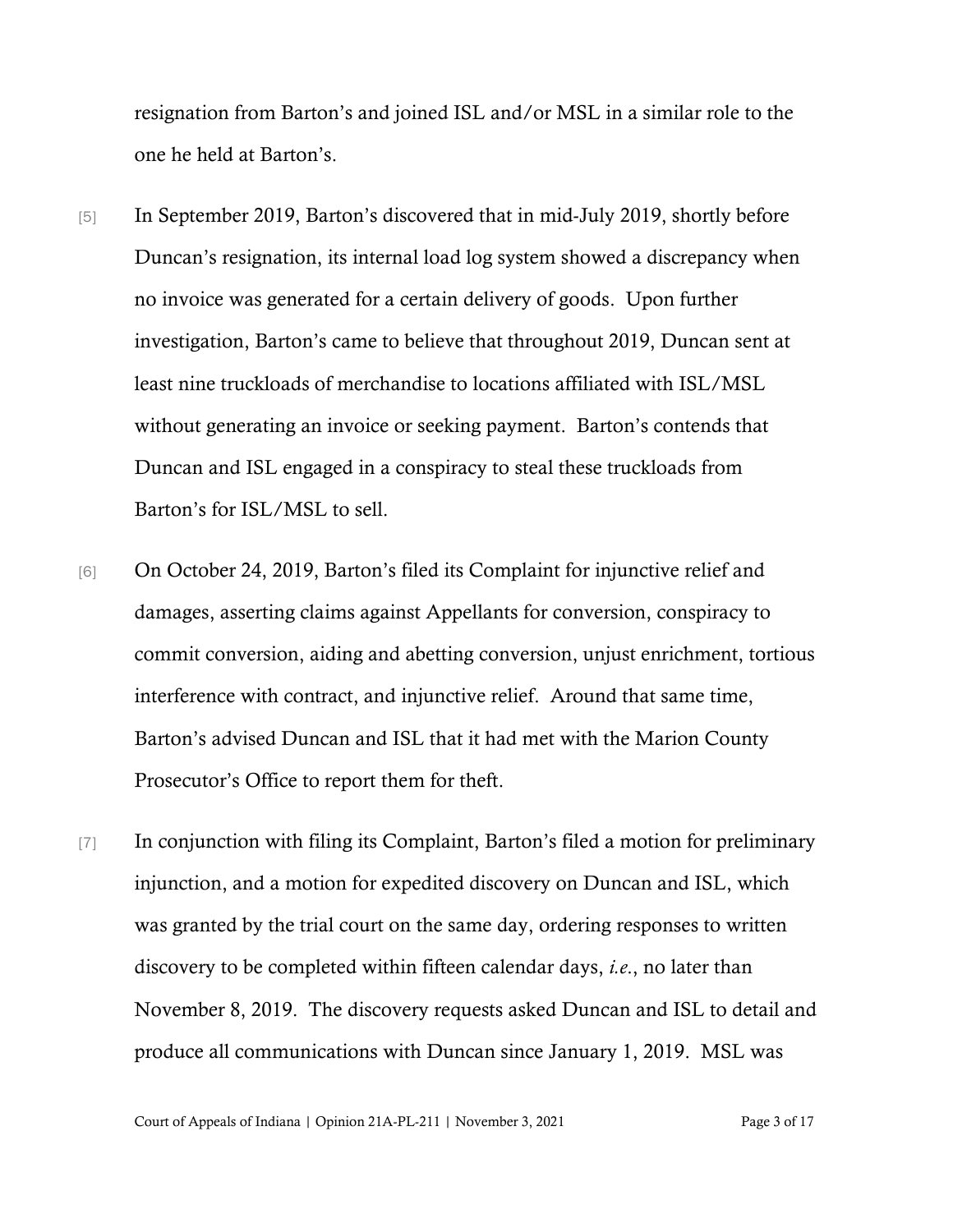added to the ongoing litigation via an Amended Complaint on November 8, 2019, with additional expedited discovery to be completed by November 20, 2019.

- [8] On November 8, 2019, ISL, Zorman, and Patel provided their written discovery responses. Both Zorman and Patel invoked the Fifth Amendment privilege against self-incrimination in response to certain requests for production and refused to produce responsive documents. Over the next several months, from mid-December 2019 through mid-March 2020, Barton's numerous efforts to obtain the outstanding responses and documents from Appellants produced approximately 18,000 documents. On March 13, 2020, Barton's moved to compel further outstanding discovery from Appellants, seeking the production of all communications with Duncan and requesting the trial court to issue an order: (1) directing MSL to promptly produce all responsive documents; (2) directing Patel and Zorman to withdraw their Fifth Amendment objections as for Barton's requests to production and to produce the complete documents; and (3) awarding Barton's fees incurred in bringing the motion to compel. On April 27, 2020, Appellants filed a response in opposition to the motion to compel.
- Court of Appeals of Indiana | Opinion 21A-PL-211 | November 3, 2021 Page 4 of 17 [9] On June 3, 2020, the trial court issued its order, granting in part and denying in part, Barton's motion to compel production of documents. The trial court concluded that "[Appellants'] invocation of their Fifth Amendment rights [was] invalid because they were asserted as a blanket privilege and not on a document-by-document or question-by-question basis." (Appellants' App. Vol.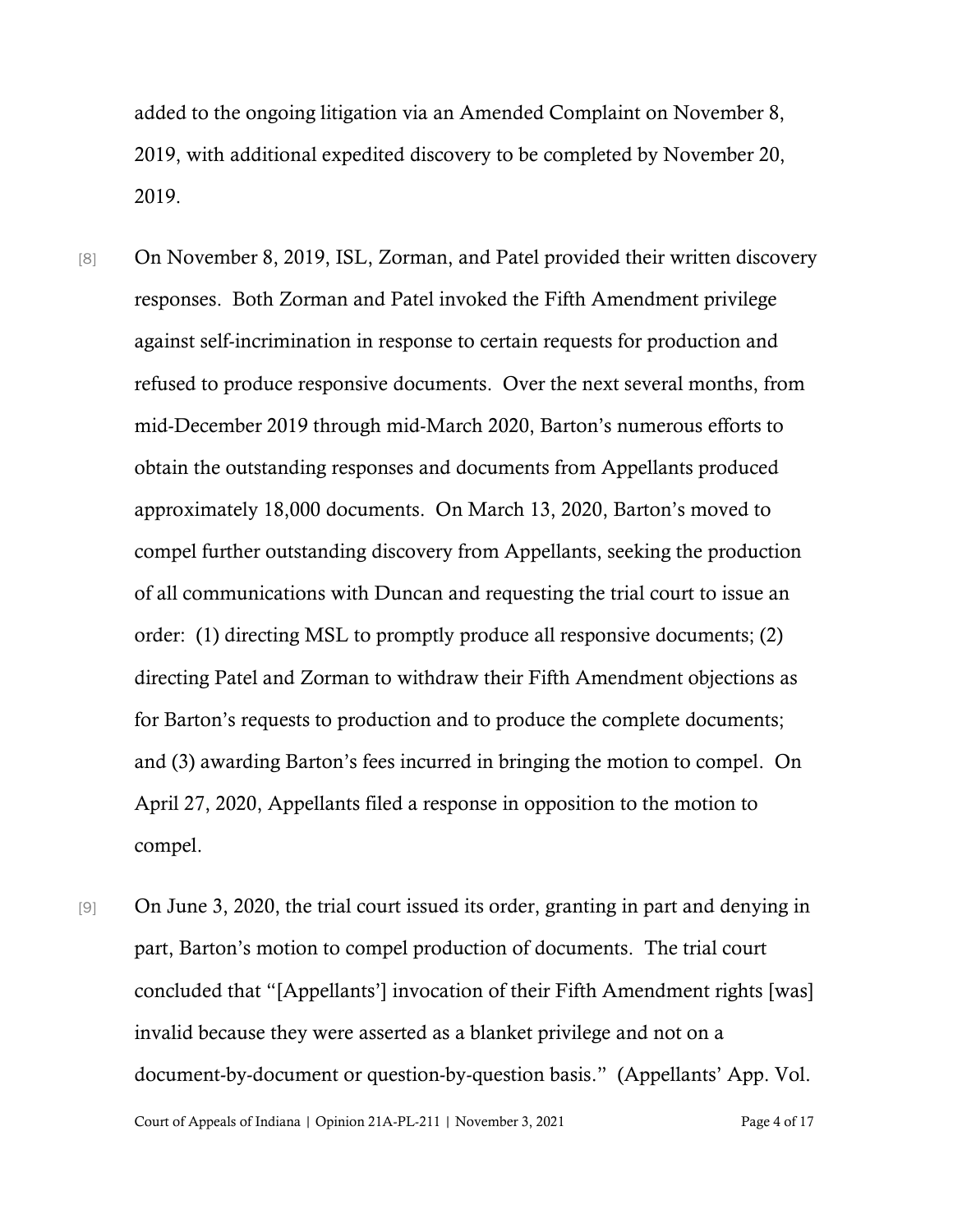III, p. 67). The trial court directed that "Zorman and Patel shall produce all requested documents within the next twenty (20) calendar days" and ordered the parties to conduct "a Rule 26(F) conference so that the parties may have a discussion regarding which specific documents are Fifth Amendment privilege[d], or even whether the [Appellants] will properly invoke their Fifth Amendment privilege on a document-by-document basis." (Appellants' App. Vol. III, pp. 67-68).

- [10] On June 25, 2020, Appellants produced a heavily-redacted text message exchange between Duncan and ISL, and also submitted these messages to the trial court for an *in-camera* review. The following day, Appellants submitted a privilege log identifying more than 100 text messages in the chain that were withheld on Fifth Amendment grounds. The privilege log and the text message chain revealed the date, time, and sender/recipient of the text message. On July 2, 2020, Barton's filed a renewed motion to compel, requesting the trial court to substantively address the Appellants' Fifth Amendment objections and to compel the production of the unredacted text messages.
- [11] On August 11, 2020, the trial court issued an order, scheduling a hearing to address whether the court should appoint a Special Master under Indiana Commercial Rule 5, and explaining that "[t]his [c]ourt finds that an *in-camera* review of this discovery may be best conducted by a Special Master as permitted under Ind. Comm. Ct. Rule 5." (Appellants' App. Vol. III, pp. 215- 16). On August 12, 2020, Barton's filed a response to the Special Master order, opining that, although it did "not categorically oppose an *in-camera* review or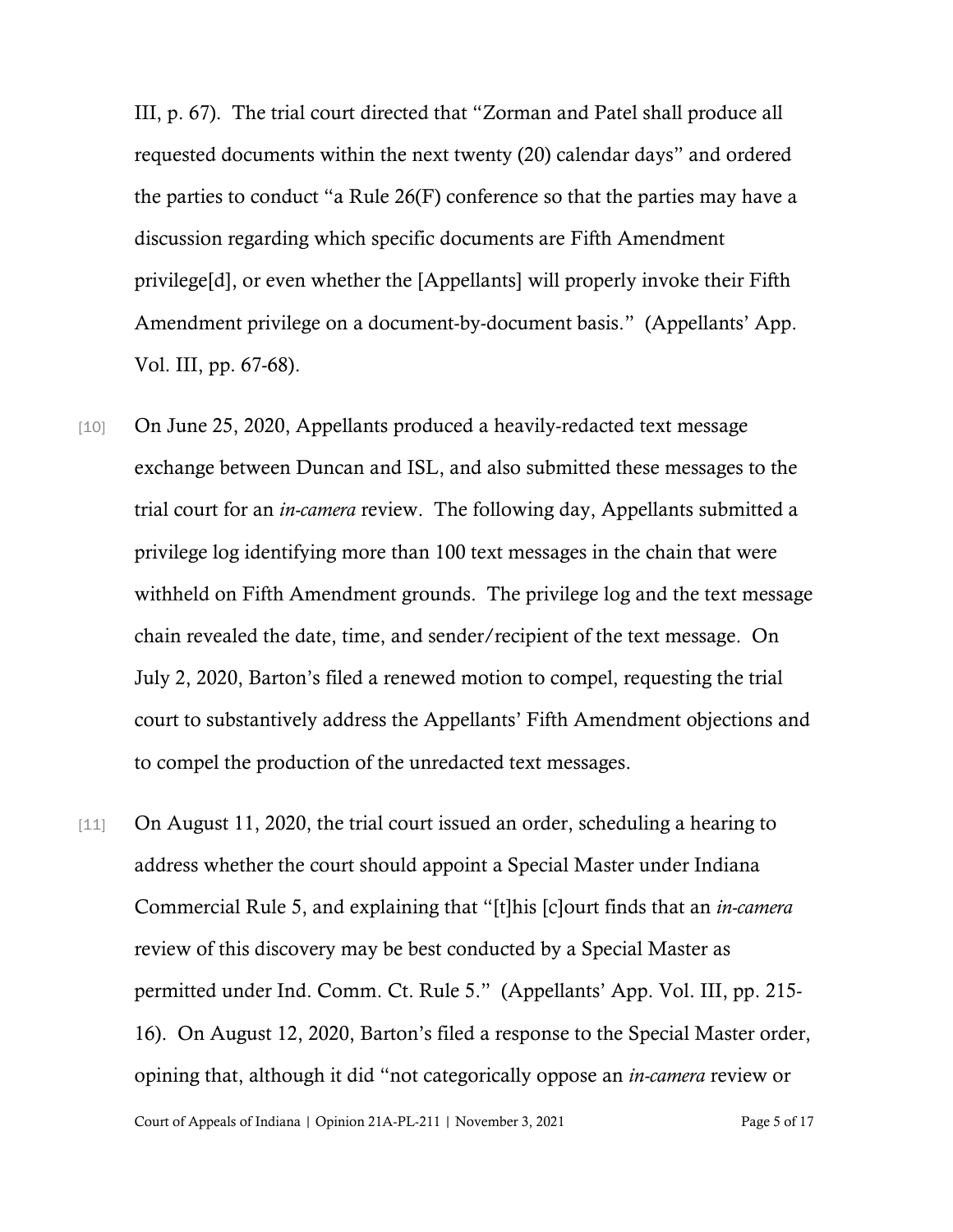the appointment of a Special Master to resolve this dispute," Barton's believed that "an *in-camera* review appears unnecessary in light of the nature of the parties' dispute." (Appellants' App. Vol. III, p. 220). Because Barton's agreed to "stipulate that the contents of the messages may be incriminating to the [Appellants]," Barton's believed the appointment of a Special Master to review the messages likely would not "materially assist the [c]ourt" in resolving the renewed motion to compel. (Appellants' App. Vol. III, p. 220). Barton's instead proposed to "conduct the hearing on August 28, 2020, to allow the [c]ourt and the parties to discuss the need for an *in-camera* review, the potential appointment of a Special Master [], and any other issue the [c]ourt believes may assist it in the adjudication of the pending motion." (Appellants' App. Vol. III, p. 219). The hearing was conducted as scheduled and no Special Master was appointed.

- [12] On November 13, 2020, the trial court issued its Order on Barton's renewed motion to compel. In its Order, the trial court ordered Appellants to produce the unredacted text messages within twenty days, and concluded, in pertinent part, that
	- 1. Zorman and Patel cannot withhold text messages sent on behalf of ISL/MSL based on their own individual Fifth Amendment rights.
	- 2. In the event that any of the messages are personal communications of Zorman and Patel—not business records—they must still be produced because, here, the act of production itself is not testimonial . . . the text messages were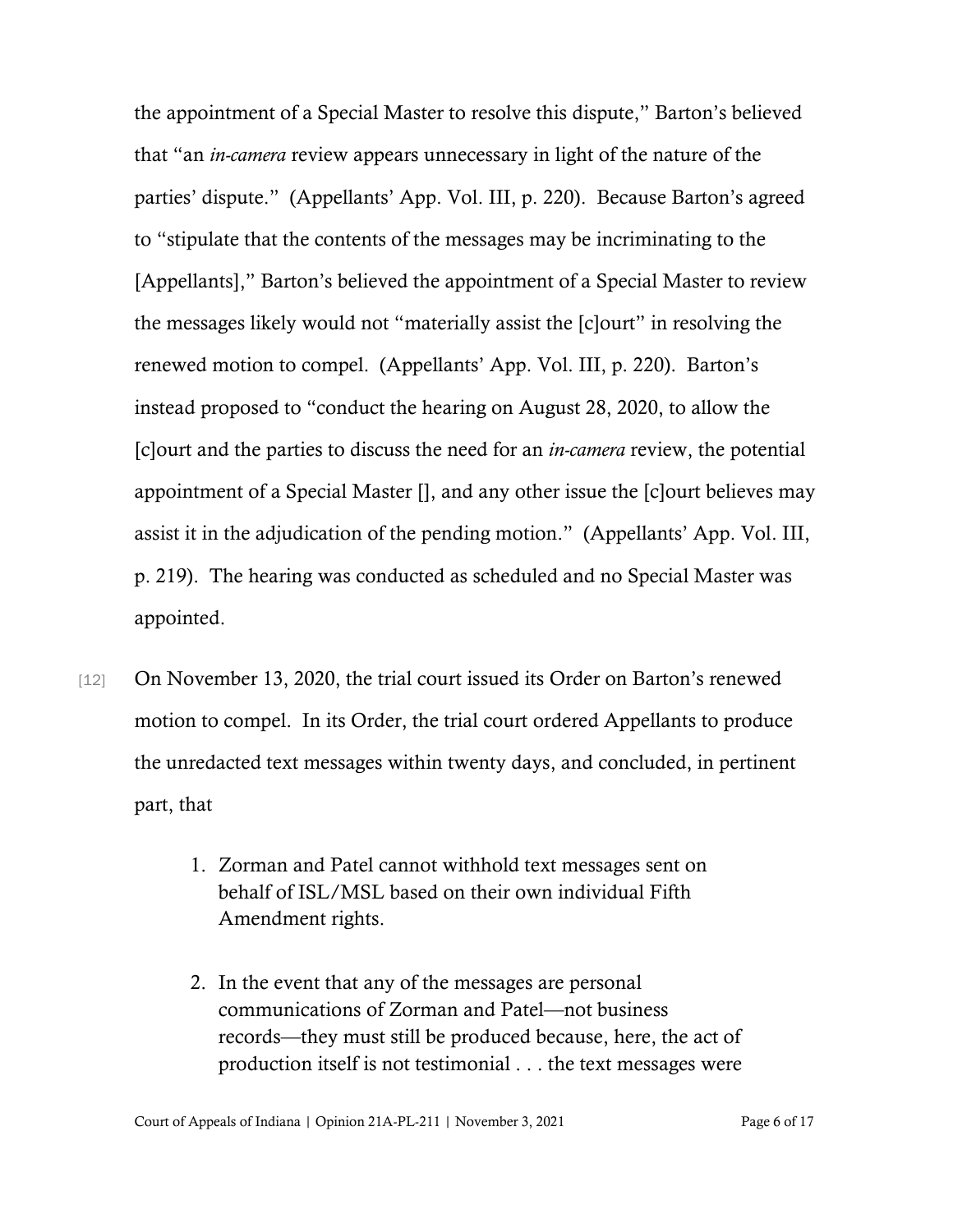voluntarily created prior to the issuance of the discovery requests, and the production of the text messages is not testimonial. Therefore, the Fifth Amendment privilege does not apply, and the messages must be produced.

3. Finally, several of the text messages that the [Appellants] redacted or omitted were those sent by [Duncan]. [Appellants] cannot assert the Fifth Amendment privilege for [Duncan]—he would have to assert the privilege himself. Therefore, those messages must be produced.

(Appellants' App. Vol. II, pp. 32-33). On December 3, 2020, Appellants filed their motion to certify the interlocutory order for immediate appeal and for a limited stay of discovery and/or a protective order. On December 18, 2020, Barton's filed its motion in opposition to Appellants' motion. Thirty-one days later, on January 5, 2021, the trial court certified its Order for interlocutory appeal, but denied the Appellants' request for a stay pending the outcome of the appeal. On March 5, 2021, this court accepted Appellants' interlocutory appeal.

[13] Additional facts will be provided as necessary.

### DISCUSSION AND DECISION

[14] This case focuses on the conflict that can arise during discovery in a civil case where a threat of criminal prosecution looms overhead. The discovery sought by Barton's, *i.e*., contemporaneous communications exchanged between alleged co-conspirators, compelled Appellants to invoke their Fifth Amendment privilege against self-incrimination and to submit their dispute to this court.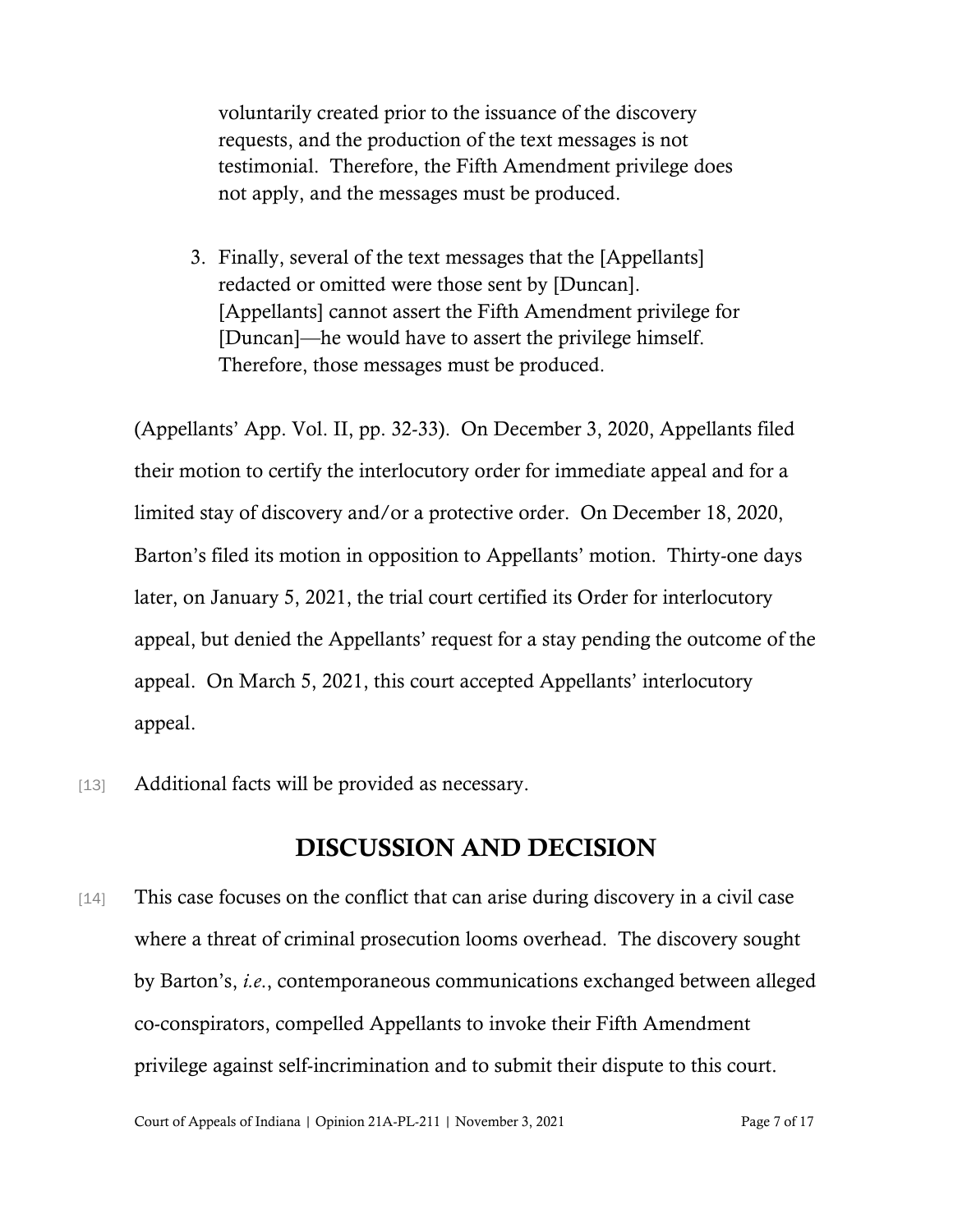Appellants contend that the trial court abused its discretion when it ordered them to produce the unredacted text messages, on the ground that these were non-testimonial in nature and therefore not protected by Appellants' Fifth Amendment rights.<sup>[1](#page-7-0)</sup>

### I. *Standard of Review*

[15] The rules of discovery are designed to "allow a liberal discovery process, the purposes of which are to provide parties with information essential to litigation of the issues, to eliminate surprise, and to promote settlement." *Brown v. Katz*, 868 N.E.2d 1159, 1165 (Ind. Ct. App. 2007). The trial court has broad discretion in ruling on issues of discovery and we will reverse only when the trial court has abused its discretion. *Id*. An abuse of discretion occurs when the trial court's decision is clearly against the logic and effect of the facts and circumstances before the court or when the trial court has misinterpreted the law. *Trs. of Purdue Univ. v. Hagerman Constr. Corp*., 736 N.E.2d 819, 820 (Ind. Ct. App. 2000). "In practice, the broad discretion allotted to the trial court in

<span id="page-7-0"></span> $<sup>1</sup>$  As a threshold argument, Barton's contends that this court should not have accepted jurisdiction of the</sup> discretionary interlocutory appeal because the trial court certified its Order outside the time period for certification and therefore Appellants' certification request should have been deemed denied pursuant to Indiana Appellate Rule 14(B). While Barton's is correct that the trial court certified its Order one day late, and therefore the certification request "shall be deemed denied," we also acknowledge that this time-span fell during November 2020 through January 2021, in the midst of the Covid pandemic with most courts closed and functioning in accordance with emergency orders issued by our supreme court. "The forfeiture of the right to appeal on timeliness grounds does not deprive the appellate courts of jurisdiction to hear the appeal." *Cooper's Hawk Indianapolis, LLC v. Ray,* 162 N.E.3d 1097, 1098 (Ind. 2021). "To reinstate a forfeited appeal, an appellant must show that there are extraordinary compelling reasons why this forfeited right should be restored." *In re Adoption of O.R.,* 16 N.E.3d 965, 971 (Ind. 2014). In light of the slight untimeliness of the certification order, the worldwide health pandemic, and the importance of the rights at stake, we elect to decide the issue on its merits rather than decline jurisdiction, as suggested by Barton's.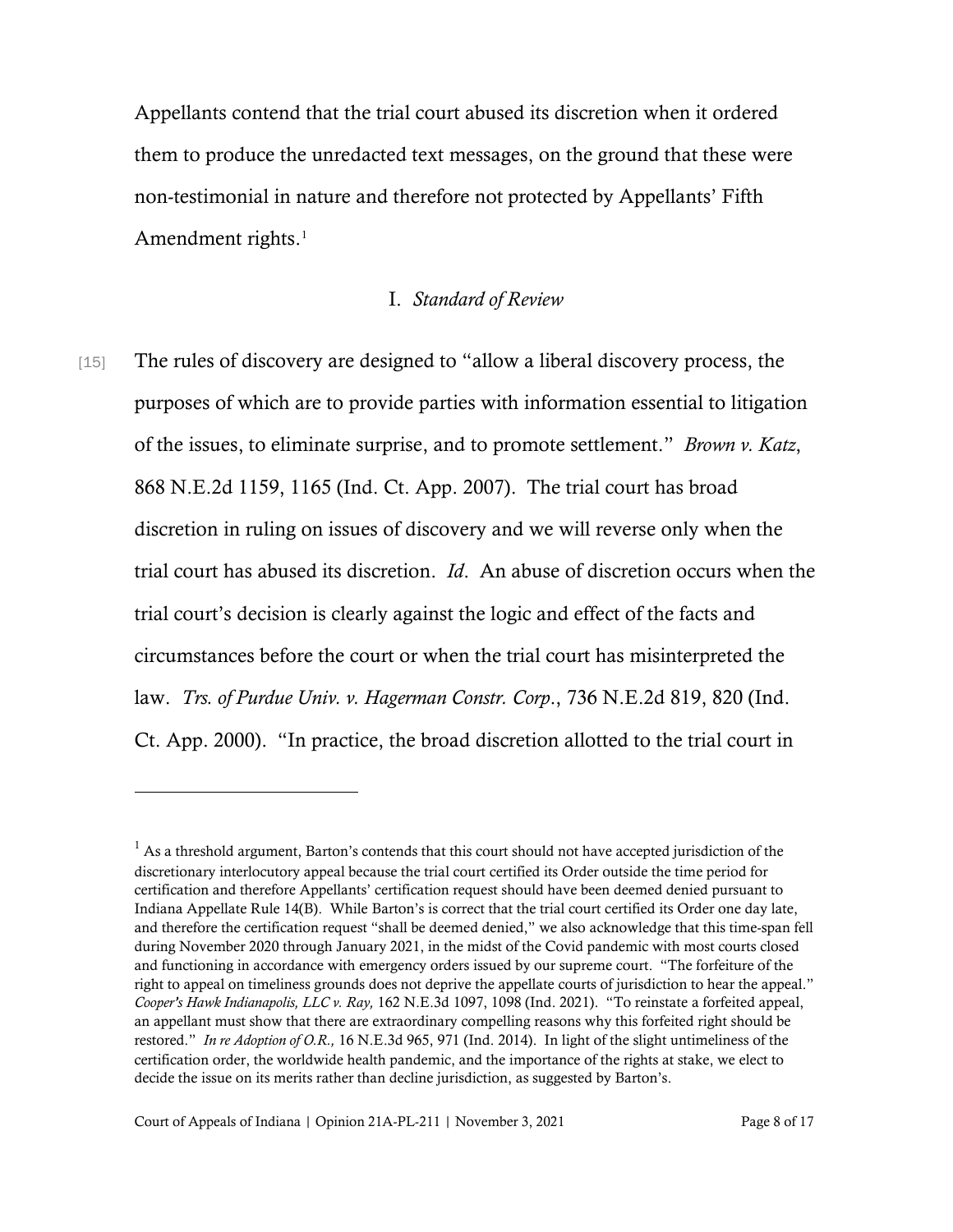ruling on discovery matters, coupled with the harmless error doctrine, will bar reversal except in the unusual case." *Coster v. Coster*, 452 N.E.2d 397, 400 (Ind. Ct. App. 1983).

#### II. *Fifth Amendment*

[16] "The Fifth Amendment does not independently proscribe the compelled production of every sort of incriminating evidence but applies only when the accused is compelled to make a testimonial communication that is incriminating." *Fisher v. United States*, 425 U.S. 391, 408, 96 S.Ct. 1569, 48 L.Ed. 2d 39 (1976). More specifically, in *Fisher*, the Supreme Court held that the Fifth Amendment privilege against self-incrimination could be invoked to protect an individual from being compelled to personally produce documents, even if the contents of those documents were not privileged, if the act of production would have testimonial aspects that could be self-incriminating. *Id*. The Court noted that, by producing documents, the producing party implicitly concedes possession and control of the documents and indicates that the documents produced are, in fact, the documents described in the subpoena, thus implicating the testimonial prerequisite for Fifth Amendment protection. *Id*. This decision solidified what is commonly called the "act of production privilege." *Id*. On the other hand, if the "existence and location of the [subpoenaed] papers are a foregone conclusion and the [subpoenaed party] adds little or nothing to the sum total of the Government's information by conceding that he in fact has the papers[,]" then "no constitutional rights are touched" by

Court of Appeals of Indiana | Opinion 21A-PL-211 | November 3, 2021 Page 9 of 17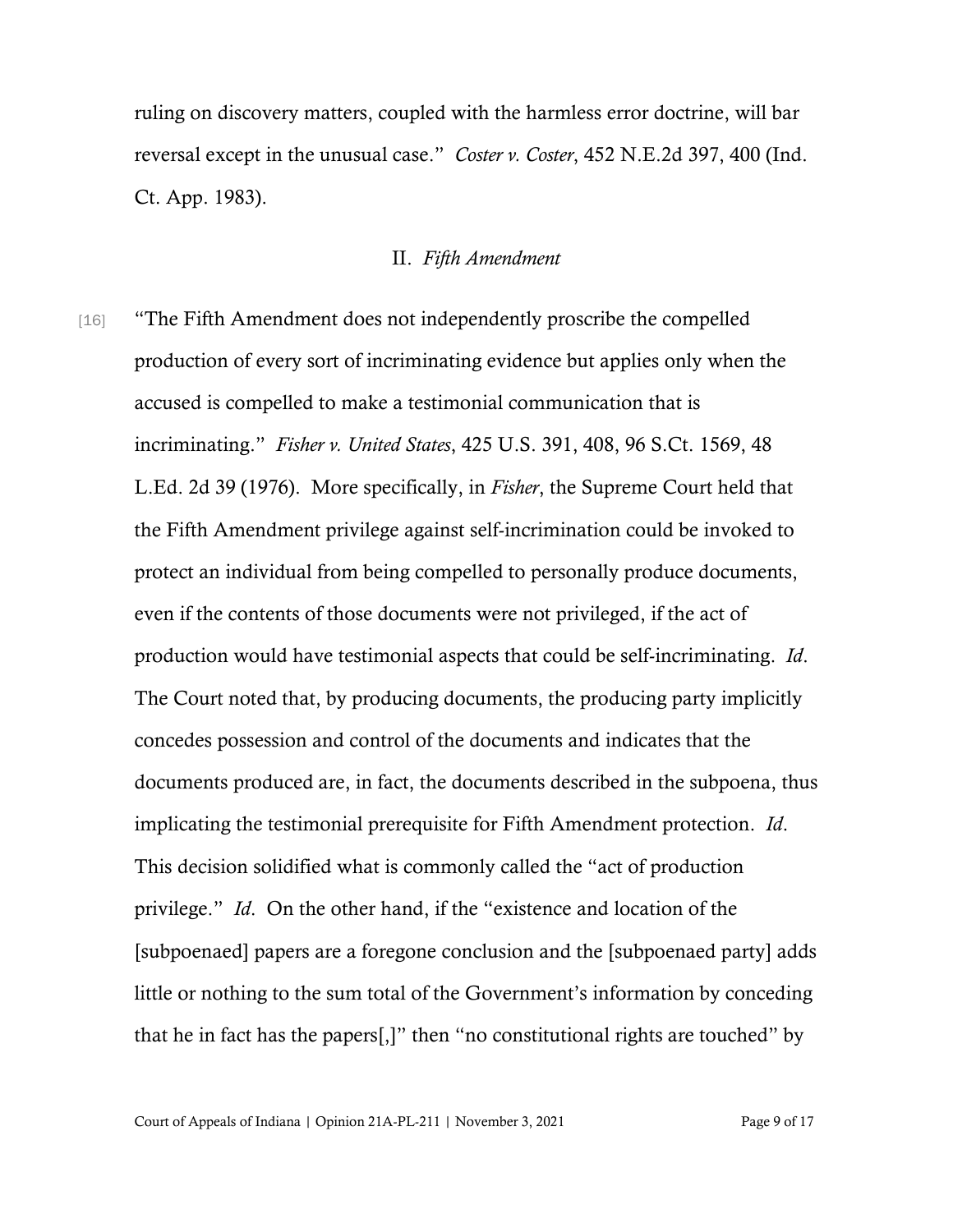enforcement of the subpoena. *Id.* at 411. "The question is not of testimony but of surrender." *Id*.

[17] In *Fisher*, the Court refused to grant Fifth Amendment protection to the act of producing certain tax documents, concluding that requiring the subpoenaed party to produce the requested documents would not be testimonial; the Court noted that the government already knew of the existence of the requested documents and could independently authenticate them. *Id*. at 411-413. In *United States v. Hubbell*, 530 U.S. 27, 120 S.Ct. 2037, 147 L.Ed.2d 24 (2000), on the other hand, the Court upheld the subpoenaed party's assertion of the privilege. The Court there stated,

> [w]hile in *Fisher* the Government already knew that the documents [described in the subpoena] were in the attorneys' possession and could independently confirm their existence and authenticity through the accountants who created them, here [in *Hubbell*] the Government has not shown that it had any prior knowledge of either the existence or the whereabouts [of the requested documents].

*Id*. at 44-45.

[18] Jurisdictions around the country regularly overrule Fifth Amendment objections to the production of communications and documents voluntarily created prior to litigation. *See, e.g., Sallah v. Worldwide Clearing LLC*, 855 F. Supp. 2d 1364, 1373 (S.D. Fla. 2012) ("Where documents are voluntarily prepared before they are requested . . . the supreme court held that such documents do not contain compelled testimonial evidence within the meaning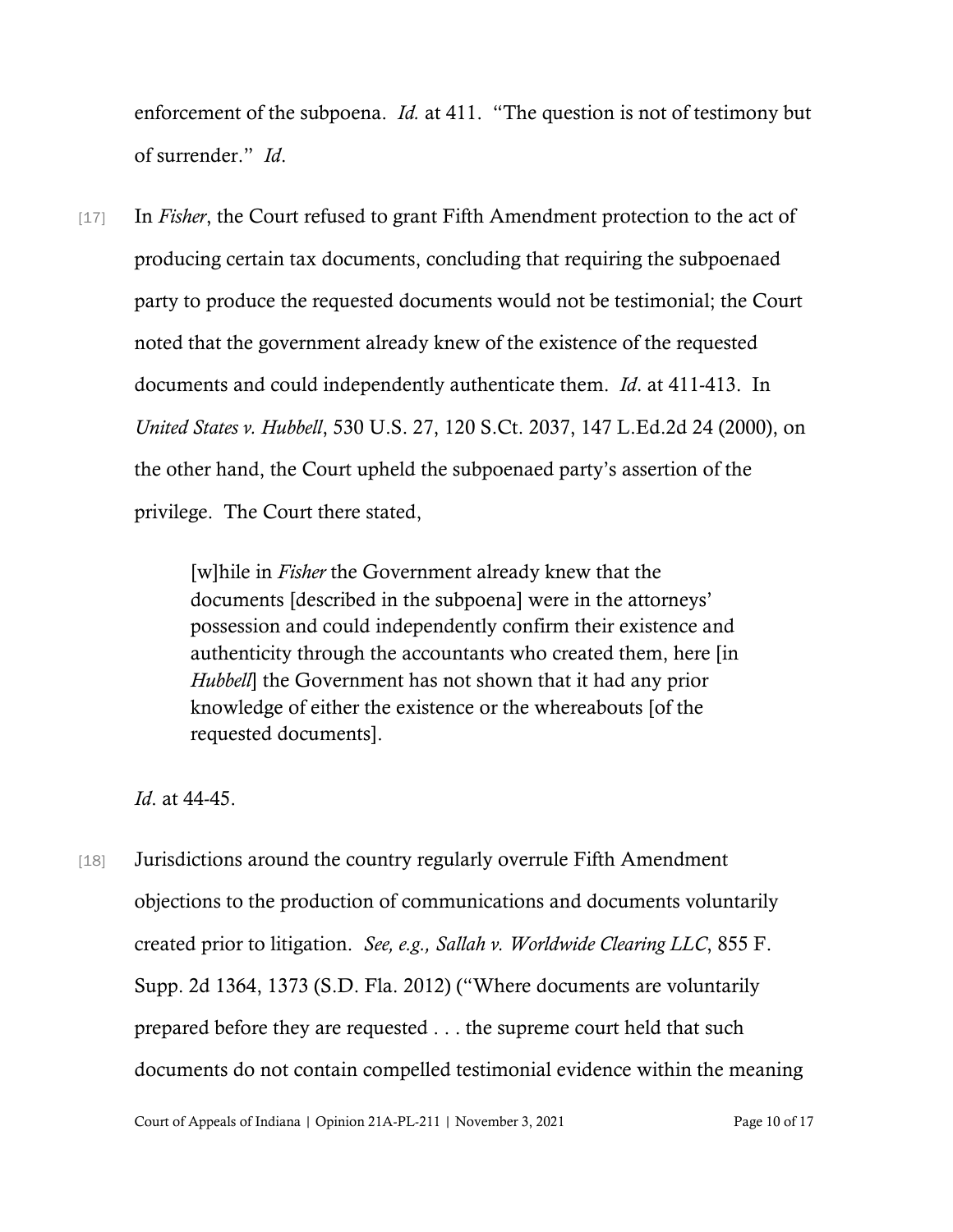of the Fifth Amendment, even if the contents are incriminating."); *Bear Stearns & Co. v. Wyler*, 182 F. Supp. 2d 679, 681 (N.D. Ill. 2002) ("[A] person may not claim Fifth Amendment protections based upon the incrimination that may result from the contents or nature of the thing demanded.").

[19] In *Sallah*, the plaintiff pursued civil claims against various defendants for an alleged Ponzi scheme. *Sallah*, 855 F. Supp. 2d at 1366-68. The plaintiff sought the production of communications between the alleged co-conspirators, including banking records, which might reveal criminal conduct. *Id*. at 1368. While the parties and the court acknowledged that these requests could incriminate the defendants in criminal misconduct, the court determined that the requested communications and other documents were not protected by the Fifth Amendment because their production could not be considered a testimonial act:

> It has long been established that a person may be required to produce specific documents, even though they contain incriminating information. Where documents are voluntarily prepared before they are requested, for example, the Supreme Court has held that such documents do not contain compelled testimonial evidence within the meaning of the Fifth Amendment, even if the contents are incriminating . . .

[T]he Supreme Court has recognized that the act of producing documents may involve a testimonial component that may enjoy the Fifth Amendment privilege, separate and apart from whether the contents of the documents at issue are protected. Sometimes, the act of production can implicitly communicate statements of fact. For example, producing documents can act as an admission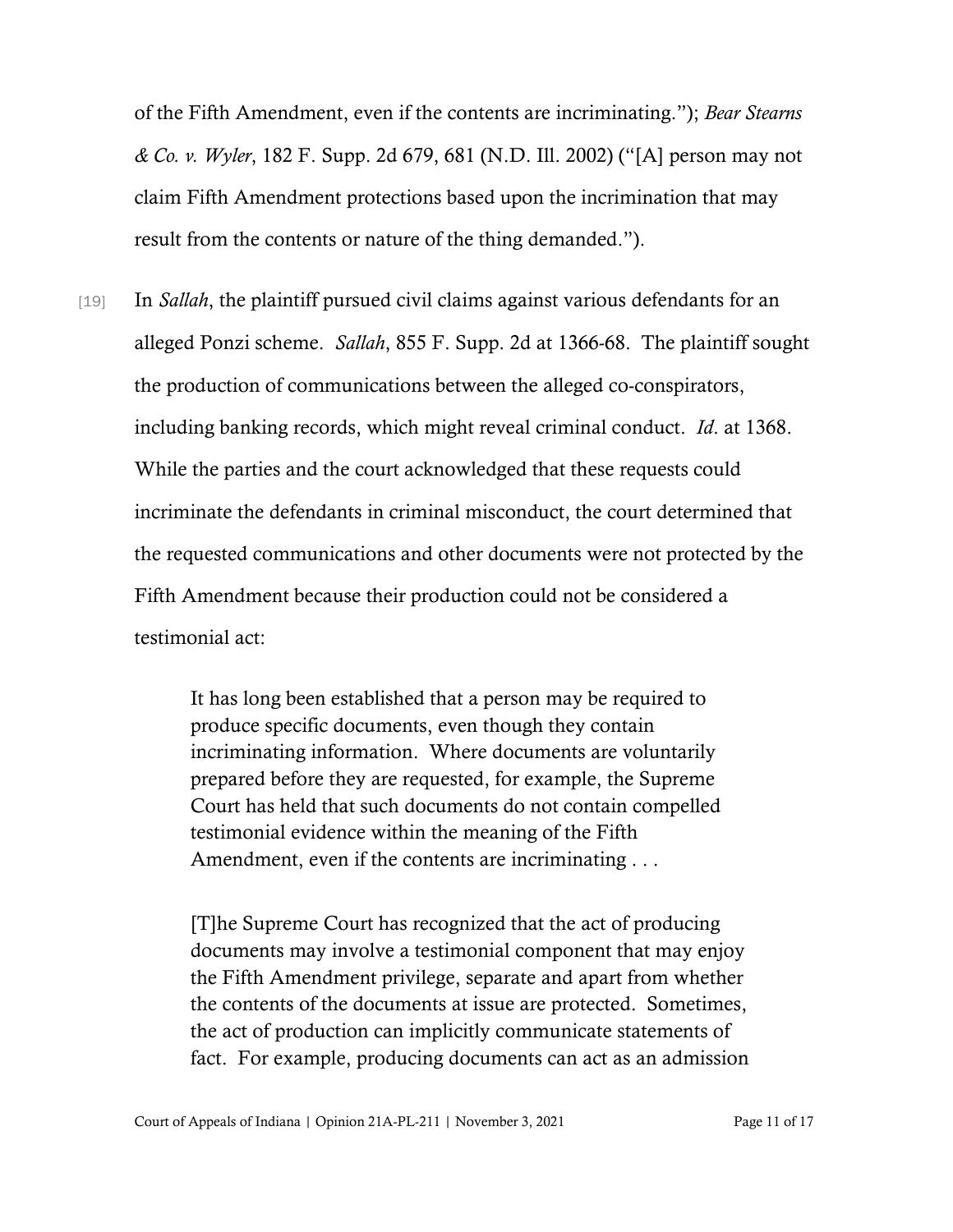that the requested papers exist, fall within the person's possession or control, and are authentic.

Fifth Amendment protection is not triggered, however, where merely some physical act is compelled, *i.e*., where the individual is not called upon to make use of the contents of his or her mind, or where it can be shown with reasonable particularity that, at the time that the act of production was sought to be compelled, the materials were already known of, and making any testimonial act of the production a foregone conclusion.

*Id.* at 1371-72 (internal citations and quotations omitted). Applying these principles, the *Sallah* court rejected the defendants' invocation of the Fifth Amendment privilege as applied to pre-litigation communications:

[The discovery requests] call for objectively determinable universes of documents and do not require [defendants] to employ the contents of [their] mind to choose what documents might be responsive to the requests. Put simply, [defendants] need not exercise any judgment to respond to the requests. For example, under Request 1, either a document is a communication between [defendants] and the [alleged coconspirators], or their agents, or it is not; there is no grey area or room for discretion.

*Id*. at 1373.

Court of Appeals of Indiana | Opinion 21A-PL-211 | November 3, 2021 Page 12 of 17 [20] Our Indiana supreme court recently analyzed the interplay between the Fifth Amendment and document requests in *Seo v. State*, 148 N.E.3d 952 (Ind. 2020). In *Seo*, our supreme court commenced its analysis by reiterating the principles pronounced in *Fisher*, emphasizing that "not all compelled, incriminating evidence falls under the [Fifth Amendment's] constitutional protection: the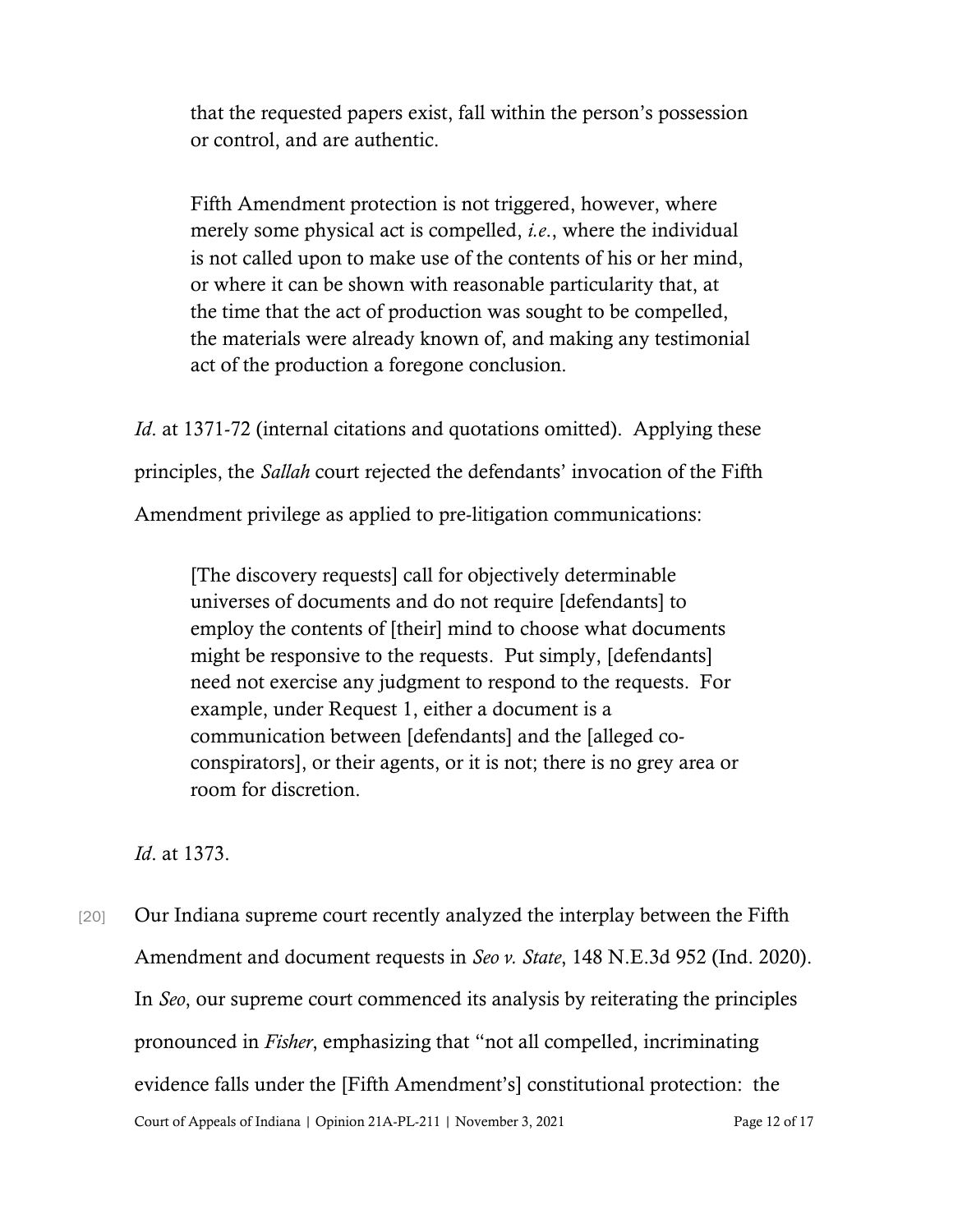evidence must also be testimonial." *Id* at 955. Our supreme court summarized the act of production doctrine and the foregone conclusion exception as follows:

[P]roducing documents in response to a subpoena can be testimonial if the act concedes the existence, possession, or authenticity of the documents ultimately produced. But when the [requesting party] can show that it already knows this information, then the testimonial aspects of the act are a "foregone conclusion," and complying with the subpoena becomes a question "not of testimony but of surrender[.]"

*Id*. at 956 (citing *Fisher*, 425 U.S. at 411). While we agree with Appellants that *Seo* was decided in the context of compelling a criminal suspect to produce an unlocked cell phone, our supreme court also stressed that "[t]he production of an unlocked smartphone is unlike the compelled production of specific business documents." *Id*. at 959. Nevertheless, our supreme court's reliance on *Fisher* in reaching its conclusion in *Seo* that forcing a criminal suspect to produce an unlocked cellphone was not covered by *Fisher's* foregone conclusion exception, firmly indicates that Indiana's view on the Fifth Amendment as applied to document requests is squarely aligned with federal law.

[21] We agree with the trial court that the text messages are non-testimonial in nature and therefore are not protected under the Fifth Amendment. Barton's first motion to compel requested discovery of all communications between Appellants and Duncan since January 1, 2019. In response to Barton's first motion, Appellants produced a heavily-redacted text message exchange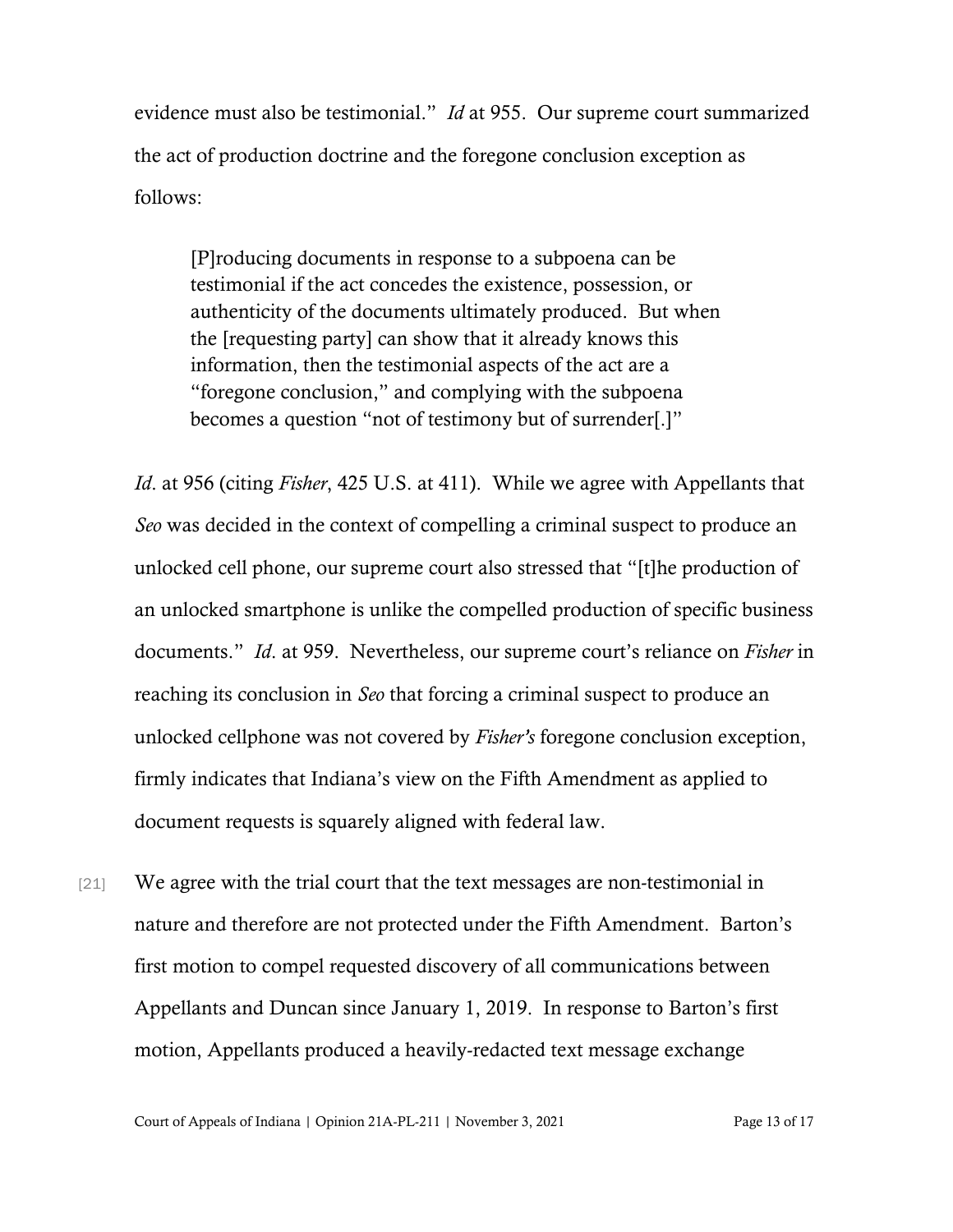between Duncan and ISL, as well as a privilege log identifying more than 100 text messages in the chain that were withheld on Fifth Amendment grounds. The privilege log and the text message chain revealed the date, time, and sender/recipient of the text message. On July 2, 2020, Barton's filed a renewed motion to compel, requesting the trial court to substantively address the Appellants' Fifth Amendment objections and to compel the production of the unredacted text messages. The act of production protection is inapplicable as Barton's specifically defined the parameters of its discovery—all communications between Appellants and Duncan since January 1, 2019—and Barton's was aware of the existence of these text messages between Appellants and Duncan prior to the submission of the privilege log. It knows Appellants possessed them and knows the participants in the conversations. Accordingly, as the compelled production of these documents does not communicate any incriminating testimony through the act of production itself, the doctrine does not apply. Rather, the production of the compelled documents has become a foregone conclusion, which does not require Appellants to employ the contents of their mind because either the documents fall within the specified timeline and parameters of the discovery request or they do not—no independent judgment is required to make that determination. In other words, Barton's production request calls "for objectively determinable universes of documents and do[es] not require [Appellants] to employ the contents of [their] minds." *Sallah*, 855 F.Supp. 2d at 1373. The text messages were voluntarily created prior to the issuance of the discovery requests, and the production of the text messages is not testimonial.

Court of Appeals of Indiana | Opinion 21A-PL-211 | November 3, 2021 Page 14 of 17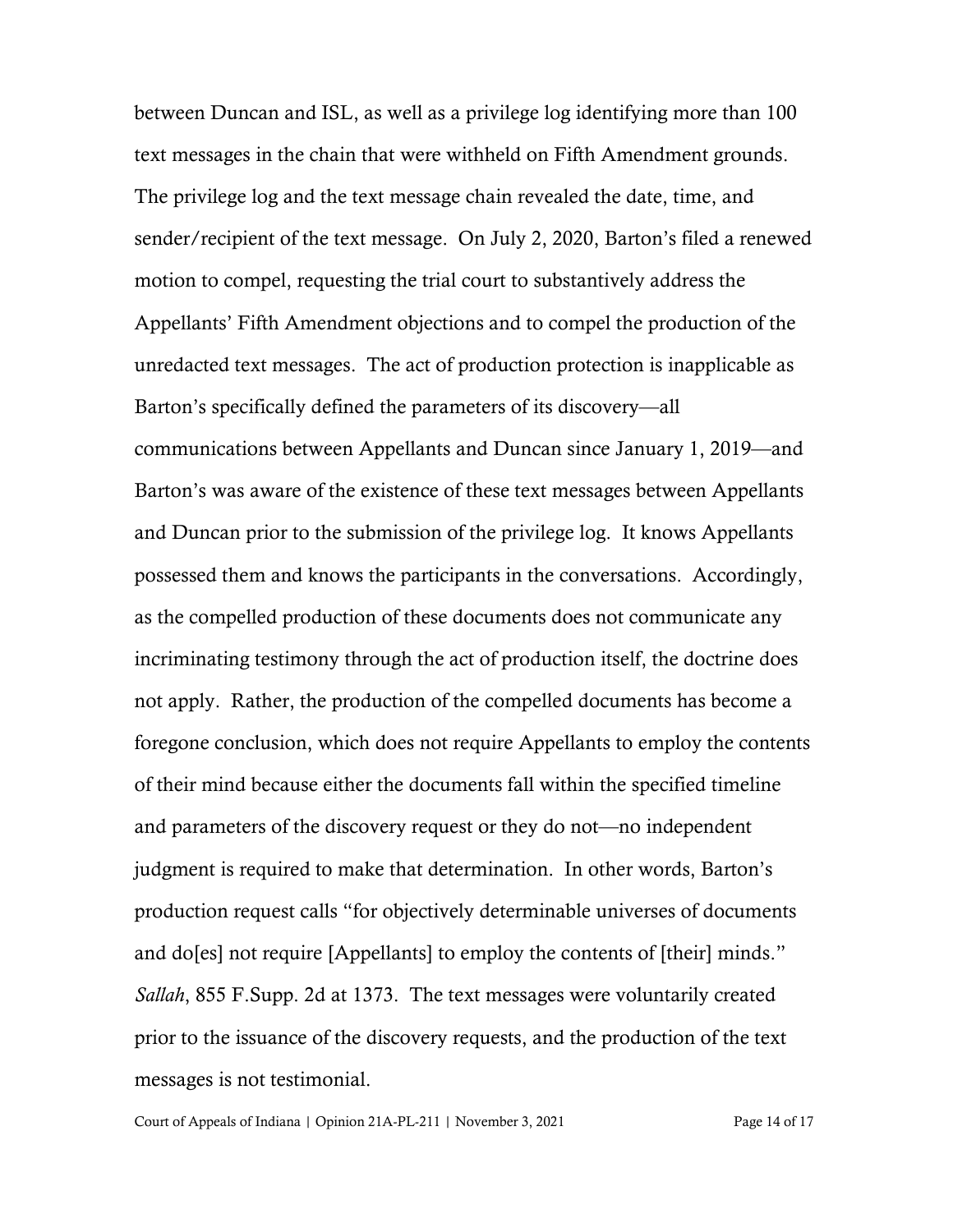In their objections to the motion to compel and in their appellate brief, Appellants focus on the content of the messages when raising their Fifth Amendment rights. This is an incorrect analysis of Barton's motion to compel. Barton's is not requesting Appellants to respond to certain questions posed in interrogatories or depositions; instead, Barton's is asking for the production of text messages that it already knows exist and are in the possession of Appellants. *See, e.g., Hubbell*, 530 U.S. at 37 ("Whether the constitutional privilege protects . . . the act of production itself, is a question that is distinct from the question whether the unprotected contents of the documents themselves are incriminating."). The actual act of producing these text messages does not give Barton's any new information. Therefore, the Fifth Amendment does not apply and the unredacted text messages must be produced. As such, we affirm the trial court's Order to compel.

### III. *Business Records*

- [22] In its Order, the trial court discussed an alternative ground on which it affirmed Barton's renewed motion to compel. The trial court concluded that the Fifth Amendment did not apply to Appellants' communications with Duncan as it does not protect business records created by an owner, agent, or employee of a business entity. We agree.
- [23] The Fifth Amendment is a personal privilege and "an individual cannot rely upon the [Fifth Amendment] privilege to avoid producing the records of a collective entity which are in his possession in a representative capacity, even if

Court of Appeals of Indiana | Opinion 21A-PL-211 | November 3, 2021 Page 15 of 17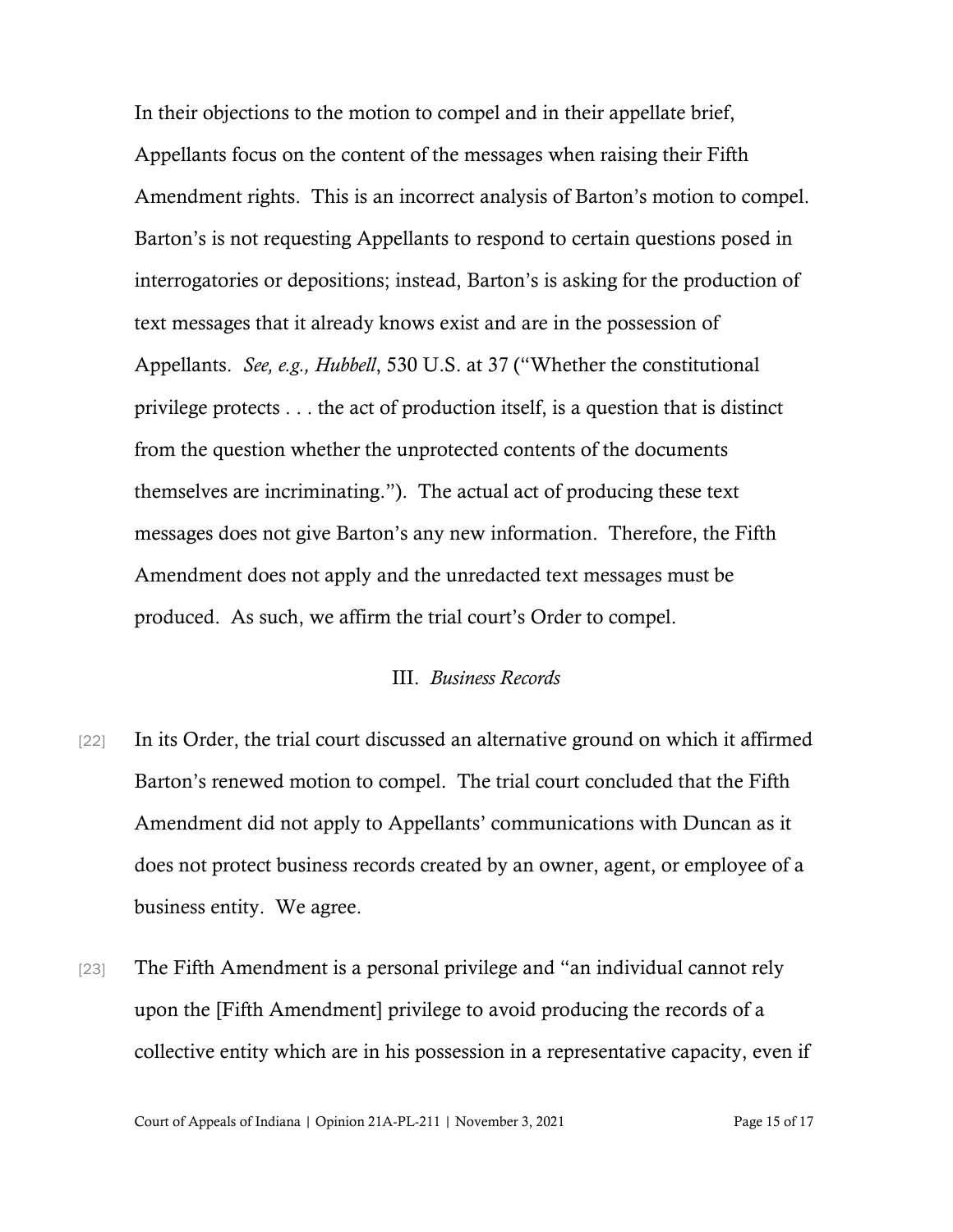these records might incriminate him personally." *Bellis v. United States*, 417 U.S. 85, 88 (1974). This is true even where the corporate records or communications are sought from a personal device or account. *See, e.g., In re Russo*, 550 S.W.3d 782, 790 (Tex. Ct. App. 2018) (compelling production of corporate records located in Defendant's Yahoo account).

[24] The record supports that the redacted messages between Duncan and Appellants were sent on behalf of corporate entities as the phone number in the text message exchanges was the phone number listed on ISL and MSL's websites. During these proceedings, Appellants did "not dispute that the phone number involved in the text chain is the main phone line for ISL and MSL." (Appellants' App. Vol. II, p. 31). Even though a personal phone might have been used to send the text messages, we agree with the trial court's conclusion that if these messages "were clearly sent in Zorman's and Patel's representative capacities on behalf of ISL and or MSL, then those messages are not the personal communications of Zorman and Patel and therefore, the messages are not protected by the Fifth Amendment." (Appellants' App. Vol. III, pp. 31-32). In other words, as the party asserting the privilege, it is Appellants' burden to establish which of these redacted messages were "conversations between the parties [and] were personal in nature." (Appellants' Br. p. 23). Appellants failed to meet that burden. *See, e.g., In re Russo*, 550 S.W.3d at 790 ("[Defendant] had the burden to prove that each of the documents he withheld are personal and not a record of one of his corporate entities. [Defendant] has not done so.") (internal citation omitted). Accordingly, the redacted text